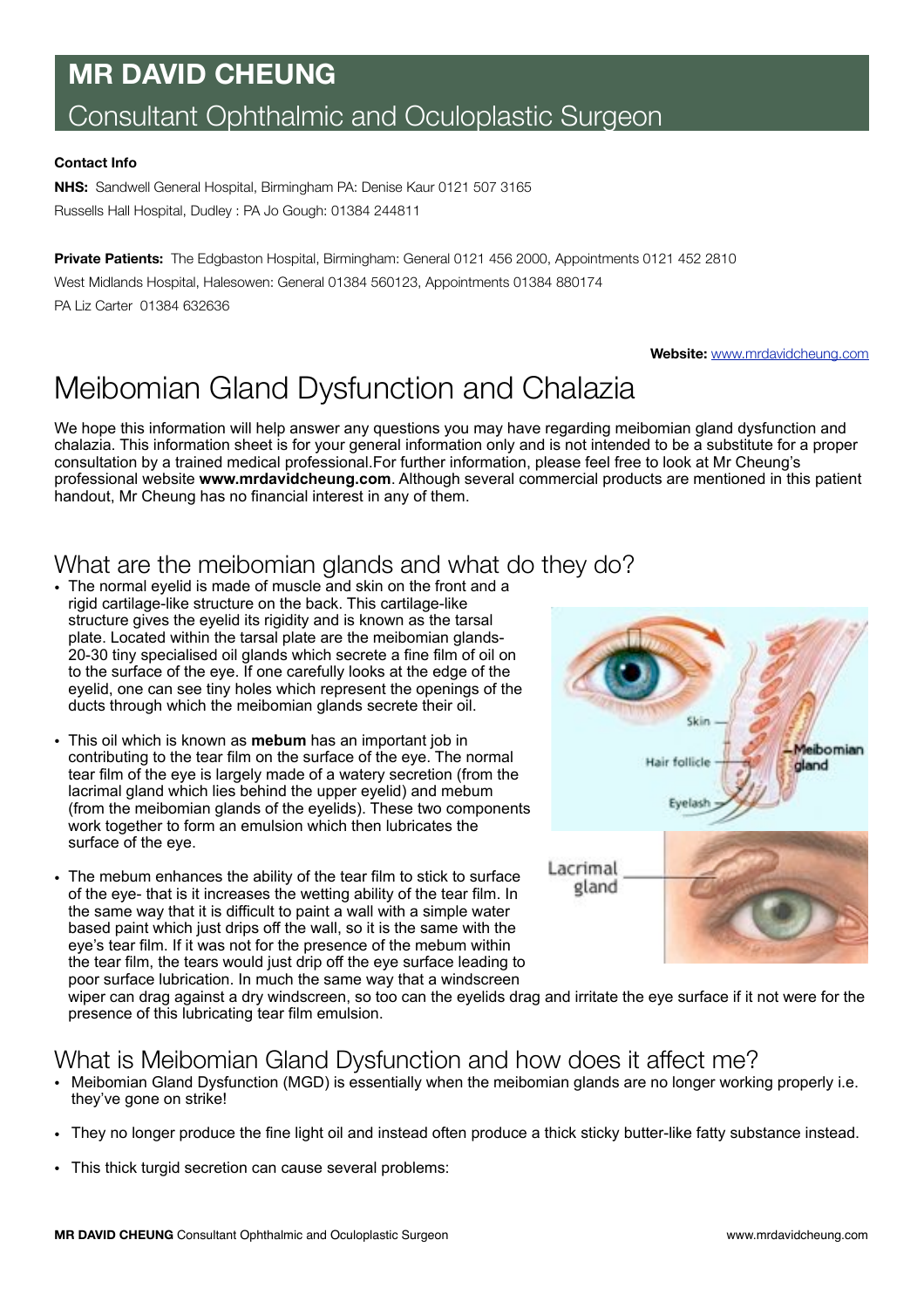- 1. It no longer has the same stabilising effect of normal mebum leading to a poor quality tear film that lubricates the eye surface poorly. The eye can feel sore and irritable as a result. In some patients the eye becomes intermittently red and watery, particularly in dry environments where the tear film tends to evaporate even quicker e.g. outdoors, in air conditioned warm rooms/cars . Although the patient may be producing a large quantity of tears, the tear film *quality* is poor- the tears tend to evaporate too quickly and are poor at actually wetting the surface of the eye. Oddly, the situation is known as **evaporative dry eye**. The patient often complains of scratchy, burning, gritty eyes which are worsened by dry environments. They can also complain of increased watering usually outdoors (known as reflex hyperlacrimation) and strangely dry eye drops can improve their watering eye symptoms by improving patient comfort.
- 2. It can clog up the ducts of the meibomian glands causing them to obstruct. This can lead to **chalazion** formation (see below)
- 3. In severe forms of meibomian gland dysfunction, the edge of the eyelid can become very inflamed (known as blepharitis). Various types of blepharitis exist but they can all lead to localised scarring along the edge of eyelid which can result in migration of the eyelash bearing skin inwards so that the eyelashes point inwards towards the eye (entropion). Sometimes the eyelashes actually touch the eye surface causing irritation (trichiasis).



**Note the sticky thick white butter like mebum emerging from the meibomian glands in this patient with MGD**



**Due to chronic inflammation of this patient's meibomian glands, the edge of the eyelid has become scarred causing the eyelashes to turn inwards to touch the eye surface.** 

## How do I improve my MGD?

Since the actual cause of MGD is unknown, there are

currently no cures for the disease. There are various theories as to the cause of MGD (including overgrowth of bacteria which colonise the oil glands, abnormal oil production, dietary influences, etc) but no conclusive cause has ever been found.

However there are lots of treatments which can improve patient symptoms:

- **Hot compresses:** Hot compresses improve patient symptoms by unblocking the clogged up meibomian glands, over time improving the quality of the mebum and its ability to stabilise the tear film. By practising hot compresses to the eyelids, chalazia often self resolve, the patient's tear film quality improves leading to less irritation and possibly less watering. Traditionally patients are often advised about using a hot face flannel to the eyelids and hot spoon bathing. More recently various devices have been available including microwaveable heat retaining bean bags or hempseed bags (**[www.eyebagcompany.com](http://www.eyebagcompany.com)**) which offer convenience to the patient. Regardless of whatever method the patient uses to warm the eyelid - hot compresses only work well if one practises it regularly. It is also important to remember that in addition the local warmth to the eyelids which essentially melts the thick buttery mebum, local massage to the eyelid is necessary to encourage the meibomian glands to empty, thus improving mebum quality.
- **Ocular lubricants**: Ocular lubricants can greatly improve patient's symptoms. They do not cure MGD but do offer patient comfort and often reduce watering by making the patient's eyes more comfortable. Drops such as **Hyloforte** and the newer generation of drops such as **Systane Balance** and **Optive Plus** can be very beneficial to patient symptoms. There are many different types of drops and often the best drop is one of personal preference meaning that one may have to try several to find one that suits. They can be all be used frequently and many patients find that they have to use their drops 6-8 times a day. Many of these drops are available over the counter without the need for a GP prescription.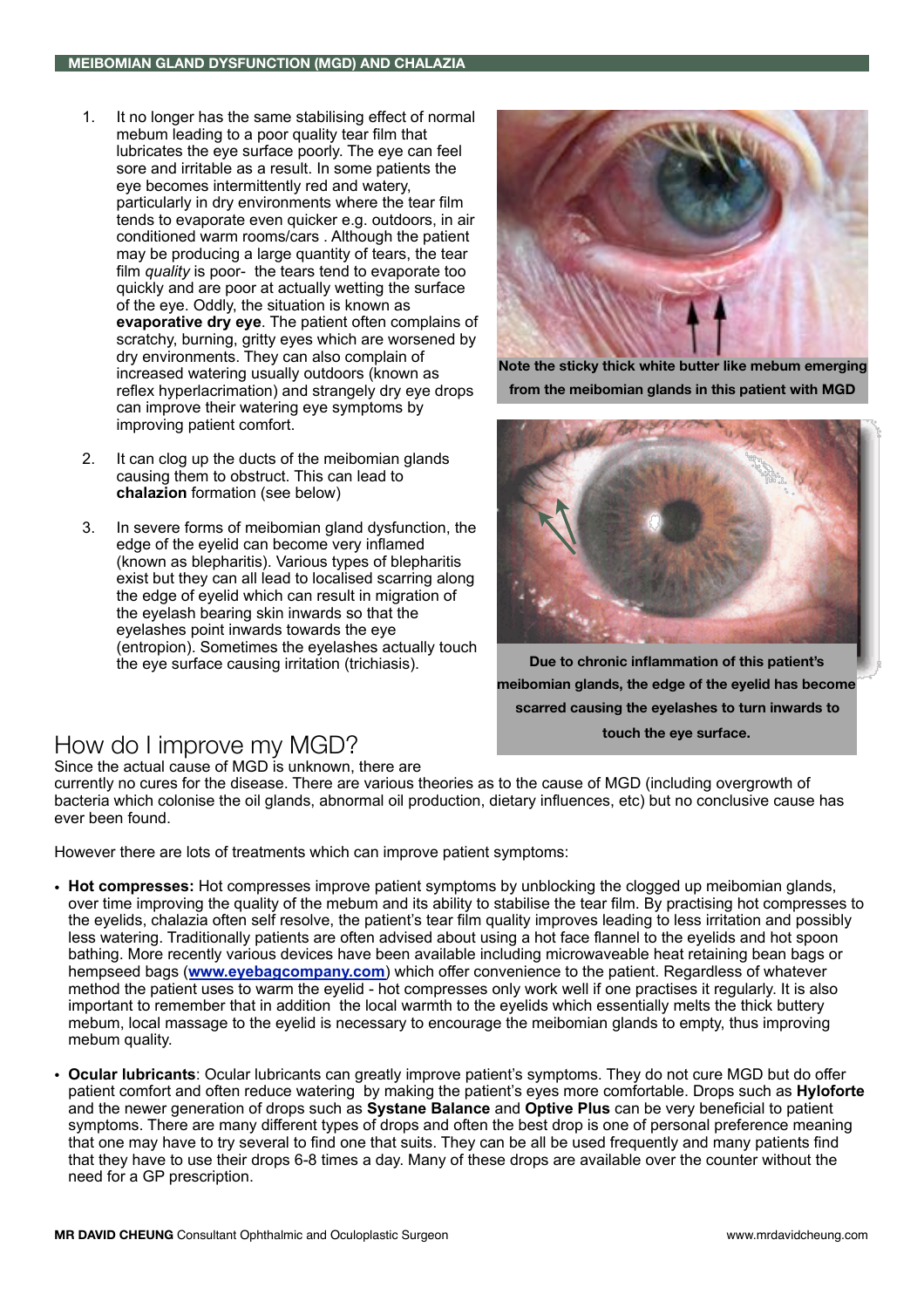- **Oral antibiotics:** For some patients who have particularly severe MGD, their ophthalmologist may prescribe antibiotic tablets such as doxycycline. These are thought to act by interfering with the production of oil by the meibomian glands. They are commonly prescribed in conditions such as rosacea and acne- more generalised skin conditions associated with disturbance of oil gland secretion and work in a similar fashion.
- **Omega-3 supplements:** there is emerging evidence that a diet high in Omega-3 (as in some oily fish and Omega-3 dietary supplements) can improve MGD in the long run. Specifically formulated preparations include **Omega Eye** which can be ordered directly from Scope Ophthalmics (**[www.scopeomegahealth.com](http://www.scopeomegahealth.com)** ).

#### Chalazia

- Occasionally the abnormally thick mebum may clog up the ducts of the meibomian glands causing them to obstruct. The mebum builds up within the glands, which then start
- to swell and inflame resulting in redness and pain. The inflammation usually self resolves within a couple of weeks.
- The correct term for one of these lumps is a **chalazion** (plural= **Chalazia**).
- Sometimes they are incorrectly called *styes* -which are actually blockages of oil glands associated with the eyelash and not the meibomian glands of the tarsal plate.
- A old local Black Country term for chalazia and styes is "powks".
- The term "cyst" refers to any lesion fluid filled lesion. The most common type of eyelid cyst is a chalazion, but many different types of eyelid cyst exist.
- Although incorrect, even doctors use these terms interchangeably.
- For the vast majority of patients, chalazia self resolve and 95% of them will self-resolve within two years.
	- These chalazia may self-resolve by rupturing through the skin on the front of the eyelid or through the back of the eyelid.
	- Most favourably for the patient, the duct of the affected meibomian gland itself may unblock, allowing the retained mebum to discharge. Mr Cheung therefore recommends regular hot compresses to encourage this most favourable outcome.
- A small minority of chalazia persist. They may occasionally inflame, cause a cosmetic nuisance, interfere with the function of eyelid and rarely become so large as to distort vision. Their removal is occasionally recommended with an operation known as an *incision and curettage*. This is quick operation usually performed under local anaesthetic as a day case procedure and essentially involves making a small incision (usually through the back surface of the eyelid) over the chalazion



**A Chalazion**



and scraping out (curetting) its contents. An eye patch is worn usually for 3-4 hours and antibiotic ointment is administered to the eye for usually 3-4 days afterwards. The patient's tears are usually pink for the first few days as the incision heals and the back of the eyelid is temporarily sore. Rarely chalazia recur even after surgery and further surgery may be recommended.

**• If a chalazion recurs in the same place despite surgery,** Mr Cheung may recommend biopsy of the tarsal plate of the eyelid to ensure correct diagnosis and rule out other more sinister causes of eyelid lumps.

# Sources of further information

Various websites of interest include: